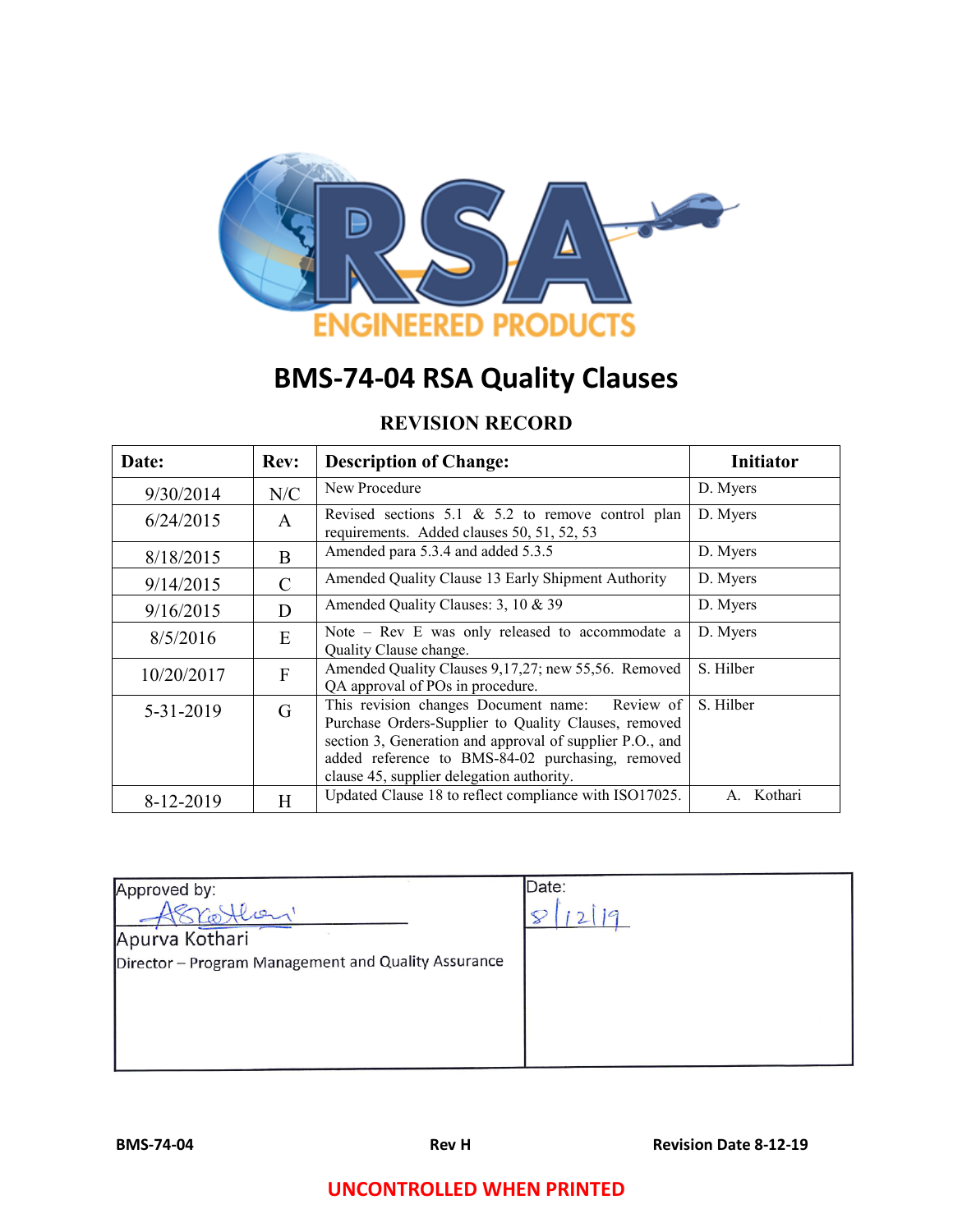

#### **RSA Quality Clauses** Page 2 of 11

## **RSA QUALITY ASSURANCE CLAUSES**

The following Purchase Order Quality Assurance Clauses, with their terms and conditions, become an integral part of the Purchase Order. Changes, additions, or deletions to the referenced Quality Clauses must be made by Purchase Order revision. Shipments will not be considered complete and invoices will not be honored until all identified requirements are fulfilled as defined on each purchase order.

## **1 FLOW DOWN REQUIREMENTS**

By accepting and performing work against this Purchase Order, the Supplier agrees to ALL requirements listed on this purchase order. The Supplier also agrees to flow down all requirements listed on this purchase order to the lowest sub-tier supplier.

## **2 RATED CONTRACTS**

This is a rated order certified for Nation Defense. You are required to follow all the provisions of the Defense Priorities and Allocation System Regulation (Reference to: Title 15 Commerce and Foreign Trade Part 700 Defense Priorities and Allocations System. [\(http://www.access.gpo.gov/nara/cfr/waisidx\\_07/15cfr700\\_07.html\)](http://www.access.gpo.gov/nara/cfr/waisidx_07/15cfr700_07.html)

## **3 QUALITY CONTROL SYSTEM**

The seller shall maintain a Quality system that complies with ISO 9001 Quality Management Systems requirements or AS/EN/JISQ 9100 Quality Management Systems – Aerospace requirements. Third party registration by an accredited registrar is preferred. Contractor's declaring compliance to the requirement with no formal accredited registration, may require review. Notwithstanding the provisions of this clause, the seller is in no way relieved of the final responsibility to furnish the supplies or services specified herein. The Contractor's system is subject to review and approval at all times by RSA.

#### **4 INSPECTION / TEST REPORTS**

Each shipment must be accompanied by a legible and reproducible copy of reports of actual result identifiable with inspection / test parameters and products submitted. These reports must contain the signature and title of the authorized representative of the agency performing the test and must assure conformance to specified requirements. The inspection / test reports must also be traceable to the Purchase Order and/or the items referenced.

## **5 SOURCE INSPECTION – RSA**

RSA personnel must inspect all items covered by this Purchase Order at your facility prior to shipment. This will include surveillance of the seller's procedures, and facilities. The seller shall furnish, at no cost to Buyer, necessary facilities and equipment, supply data, and perform tests as required by applicable drawings, specifications, and inspection instructions. Note: when requesting source inspection, call RSA Buyer at least forty-eight (48) hours in advance.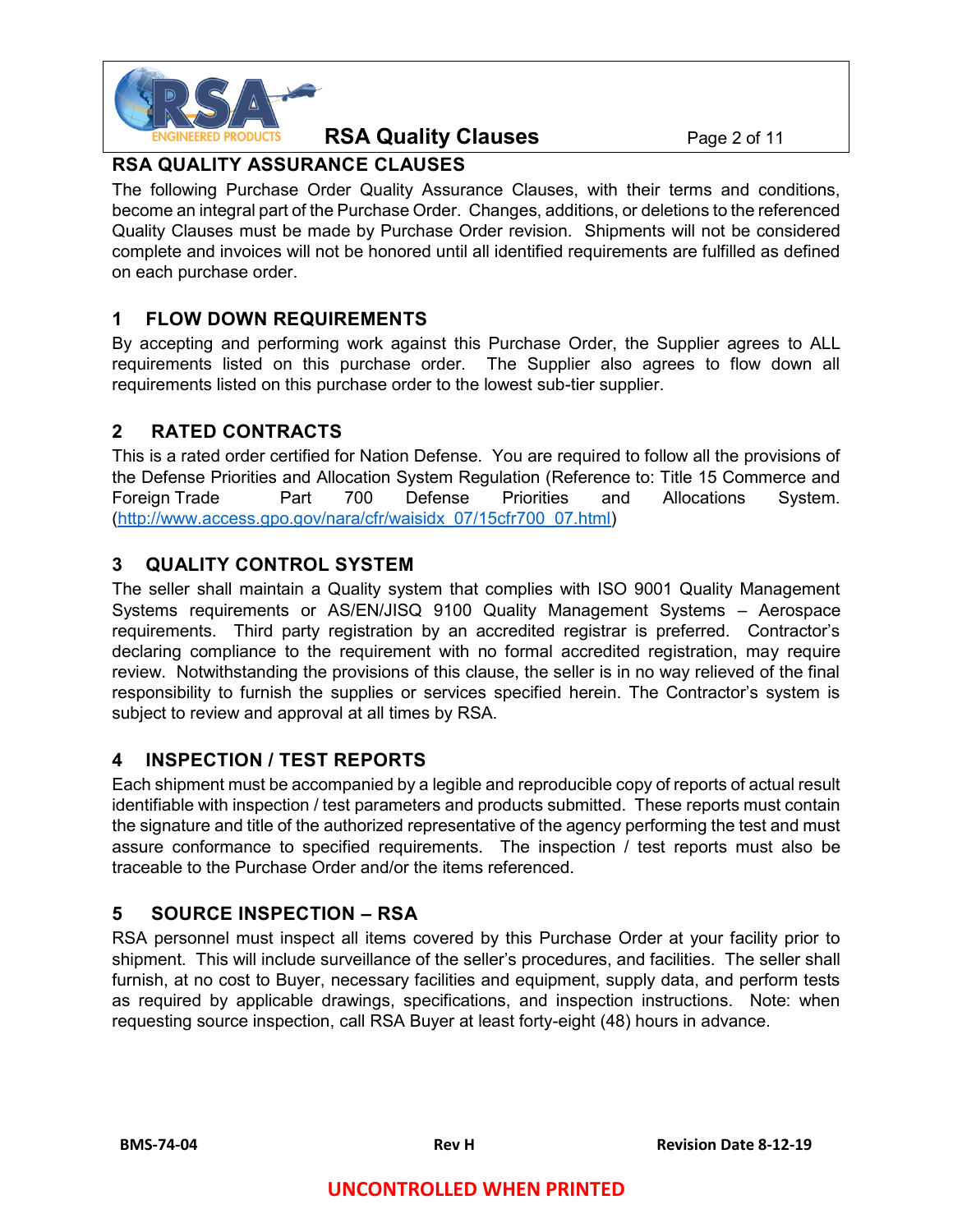

**RSA Quality Clauses** Page 3 of 11

## **6 SOURCE INSPECTION – RSA CUSTOMER / GOVERNMENT**

RSA Customer / Government source inspection is required prior to shipment from your plant. Immediately notify the government representative who normally services your plant and the RSA buyer of the planned inspection date. On receipt of this order, promptly furnish a copy of the Purchase order to the government representative who normally services your plant, or, if none, contact the RSA buyer immediately.

## **7 FINAL ACCEPTANCE**

Final acceptance will be based on RSA inspection and testing results at destination.

## **8 AS9102 FIRST ARTICLE INSPECTION REPORT REQUIRED**

If this is the first time this part number is delivered to RSA, the supplier is required to submit a copy of a completed and signed AS9102 First Article Inspection Report (FAIR) with the first shipment. Changes to the engineering drawing or Seller's manufacturing process (including CM software), relocation of equipment, physical relocation of the facility, or an interruption of the manufacturing of the part exceeding 18 months will require a Delta FAIR. Otherwise the completed and signed AS9102 First Article Inspection Report is required to be on file at Seller's facility for those parts referenced on this purchase order. A copy of the FAIR report may be required to be provided to RSA at any time at no extra cost. FAIR's are not required for Commercial off the Shelf (COTS) or catalog parts.

## **9 SPECIAL HANDLING REQUIRED**

The parts sent to your facility for processing may be easily damaged. Handle with care to prevent damage during processing and packaging. Suppliers are to ensure parts are handled in a manner that prevents physical injury and/or bodily harm.

## **10 RECORD RETENTION ― 11 YEARS.**

Supplier is required to maintain on file all records pertaining to the completion of this order for a minimum of 11 years.

#### **11 LIMITED SHELF LIFE**

If this is a Limited Life item, the Supplier shall ensure that at least 85% of the item's shelf life is remaining upon receipt. Supplier shall ensure that containers are plainly, and legibility marked as to the contents, expiration date, and any warnings, precautions, instructions and storage conditions. Certification for shelf life and conditions are required to be shipped with this order.

## **12 PURCHASE ORDER CONFLICTS**

In the event of any inconsistency or conflict between or among the previsions of this Purchase Order, please contact the RSA Buyer for resolution.

## **13 AUTHORIZATION TO SHIP EARLY**

You are NOT authorized to ship the items referenced on this Purchase order line early. Permission must be gained from the RSA buyer prior to ANY early shipments.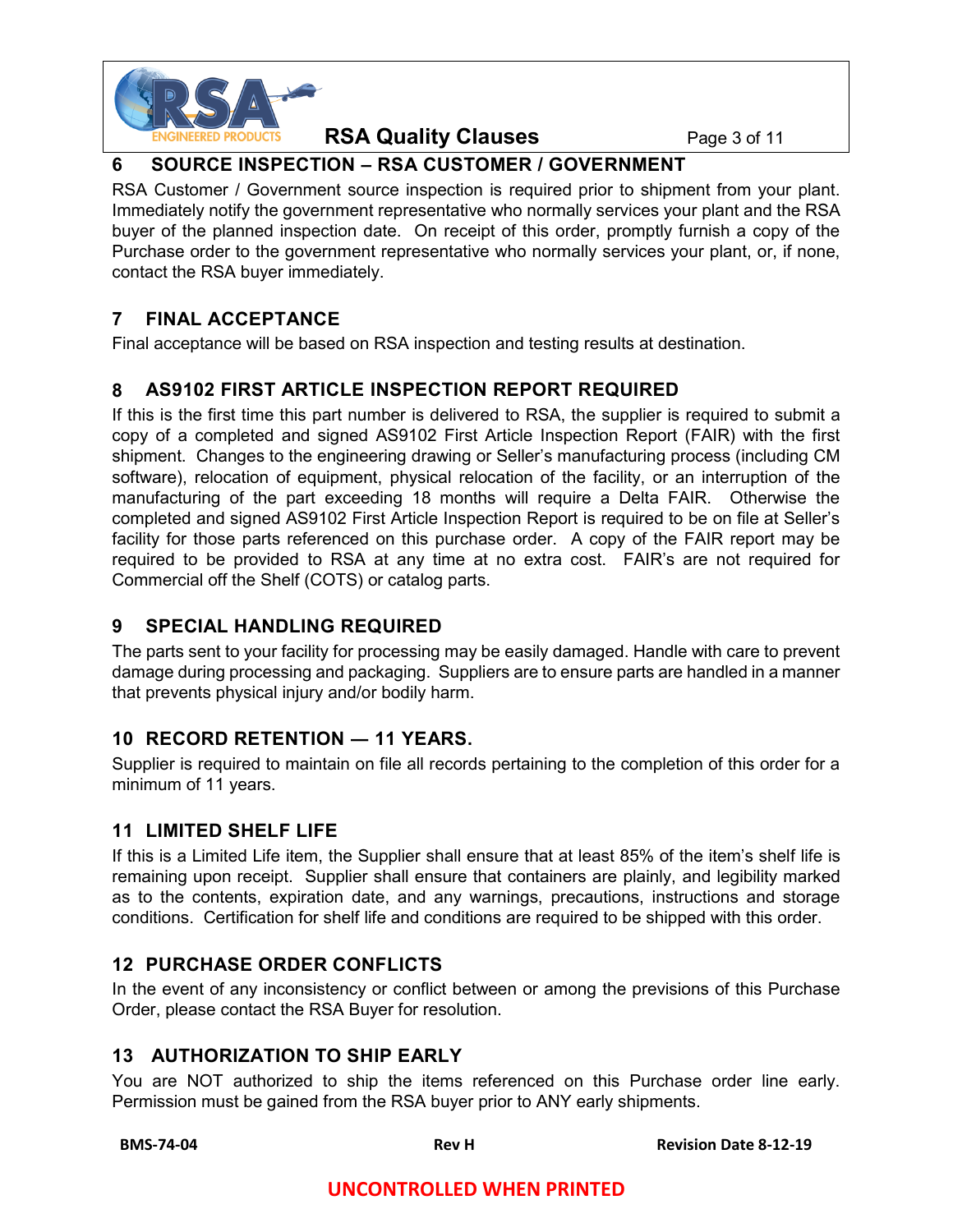

**RSA Quality Clauses** Page 4 of 11

## **14 NO OVER SHIPMENT ALLOWED**

Over shipments against this Purchase Order are expressly prohibited. If Seller wishes to ship extra components than the number required, Contact the Buyer for authorization prior to shipment.

#### **15 SUPPLIER DEVIATIONS / WAIVERS / NON-CONFORMITIES**

Requests for deviations must be submitted for approval to Purchasing agent. All affected product shall be segregated and identified. Suppliers will disclose to RSA Purchasing & Quality representatives any material non-conformities detected before or after performed tasks. If the material non-conformity is detected after the parts have been shipped to the RSA facility, a full written disclosure will be issued to RSA by the Supplier.

## **16 RIGHT OF ACCESS**

RSA (the Buyer), the Buyer's Customer, and/or representatives of the Government or any Regulatory Agency reserves the right to review or inspect your quality control and/or manufacturing systems or processes during the performance of this P.O. By accepting this purchase order, you (the Supplier) agree to allow entry to representatives of RSA (the Buyer), the Buyer's Customer, and/or representatives of the Government or any Regulatory Agency to perform this review or inspection.

## **17 MATERIAL SAFETY DATA SHEETS REQUIRED**

Material Safety Data Sheets are required for the product identified on this line of the Purchase Order. Please include these sheets in an envelope that is identified on the outside as the M.S.D.S. sheets with the Packing List. Ensure all employees are familiar with SDS requirements and their importance.

## **18 CALIBRATION**

The contractor's calibration system must be accredited ISO17025 or equivalent. All Certifications will state, as a minimum, that all standards used are traceable to the National Institute of Standards and Technology, date of calibration, date of expiration, list those standards used, and the technician's signature. Reference BMS-71-5.2 Figure 2 for NDT Calibration.

## **19 PACKAGING**

Packaging must be adequate to ensure parts are suitably wrapped, boxed or racked to protect against shipping damage or corrosion.

#### **20 DOCUMENT CHANGE CONTROL**

The supplier shall maintain adequate controls to assure drawing revisions incorporated in Purchase Orders are implemented in a timely manner. Also, the supplier shall notify and obtain approval from RSA where drawing changes have been made later than those listed on the PO.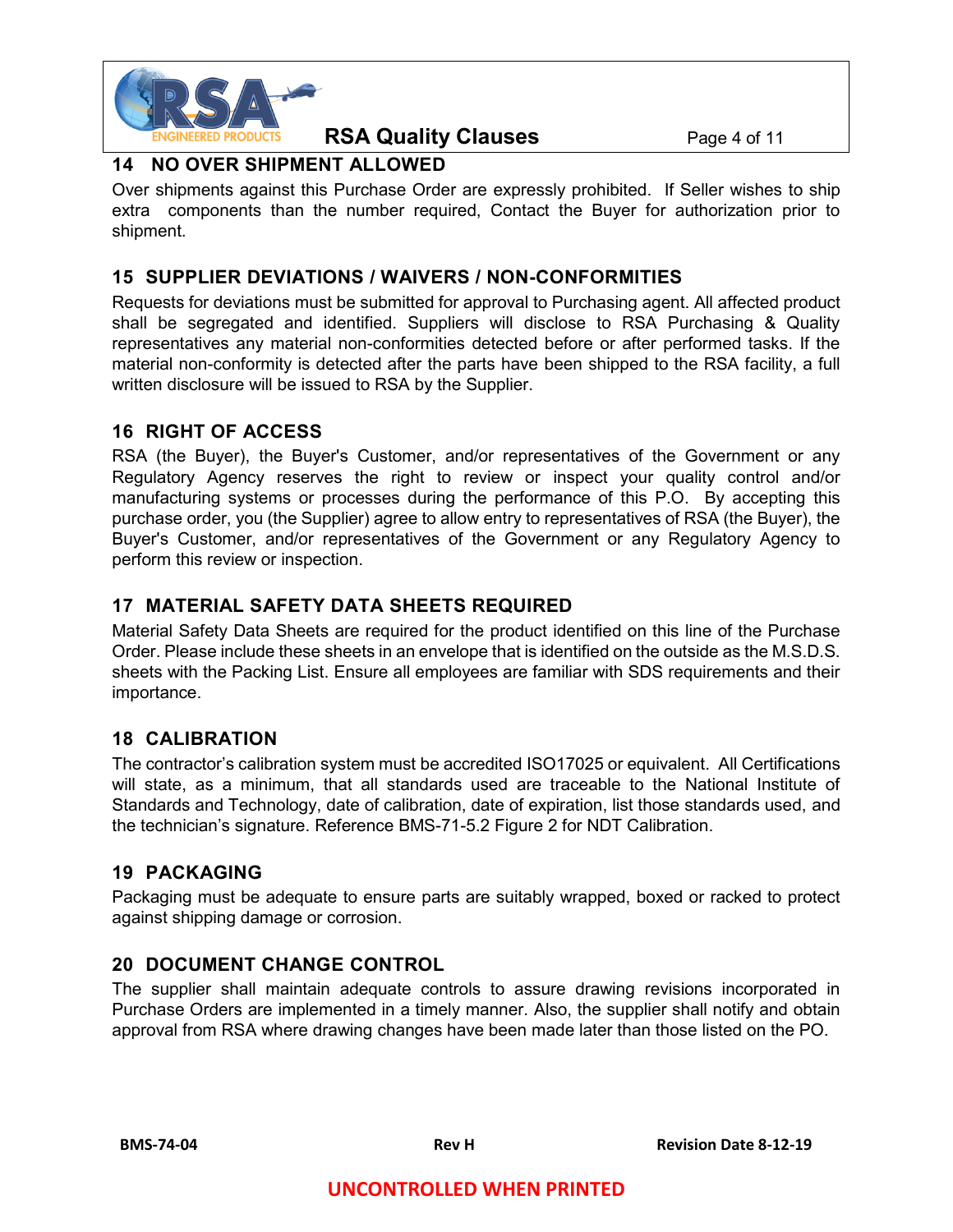

#### **RSA Quality Clauses** Page 5 of 11

## **21 RSA FURNISHED MATERIAL**

The supplier shall certify that material used in fabrication is the material furnished by RSA Inc. Certification shall reference RSA Purchase Order of material being supplied.

## **22 RUBBER PRODUCTS**

All rubber products must be packaged per AMS 2817. Cure dates for rubberized product as applicable.

## **23 M.R.B. AUTHORITY**

Material Review Board authority is NOT granted under this purchase order. Any deviations to this purchase order and/or the listed specifications must be coordinated with RSA before shipment. In the event an item being supplied has received MRB disposition from RSA or RSA's customer, the Supplier must include a copy of each MRB disposition with the shipment.

#### **24 TOOL PROOFING**

Acceptance of production tooling on this Purchase Order shall be contingent upon inspection and acceptance by RSA. The tooling and dimensional samples produced by this tooling must conform to the tolerance limits of engineering drawings and specifications stated on the Purchase Order. A RSA Quality Representative may conduct this inspection at the Supplier's facilities or the items may be shipped to RSA for inspection, as directed by the buyer. Dimensional samples should be identified with the tool number.

#### **25 INSPECTION AND / OR PRODUCTION TOOLING**

The Supplier is held responsible for the protection, calibration and care other than normal wear, of all Production and / or Inspection tooling furnished by RSA, for use in the performance of purchase order requirements. All tooling shall be subject to RSA surveillance and / or inspection upon notice. Said tooling, or replacement tooling of equal quality, shall be returned in an acceptable condition upon demand or notice.

#### **26 HARDWARE**

All hardware items must conform to MIL-S7742 and or MIL-8879 and/or AN, MS, NAS specifications. Any hardware that requires Qualified Products List (QPL) or any other approved source requirement must meet these requirements. RSA will not accept any alternate or substitute products from an unapproved source.

#### **27 PROCESS CHANGES-NOTIFICATION REQUIRED**

The Supplier must notify RSA of any proposed changes to items ordered (i.e. materials, processes, etc.) and obtain written approval prior to shipment. The following changes must be communicated with RSA:

- Change in location of facilities or manufacturing equipment. Notification must be prior to relocation and with adequate time (minimum 90 days) for hardware, system, and process re-qualification.
- Change in ownership, name changes, or change in senior company management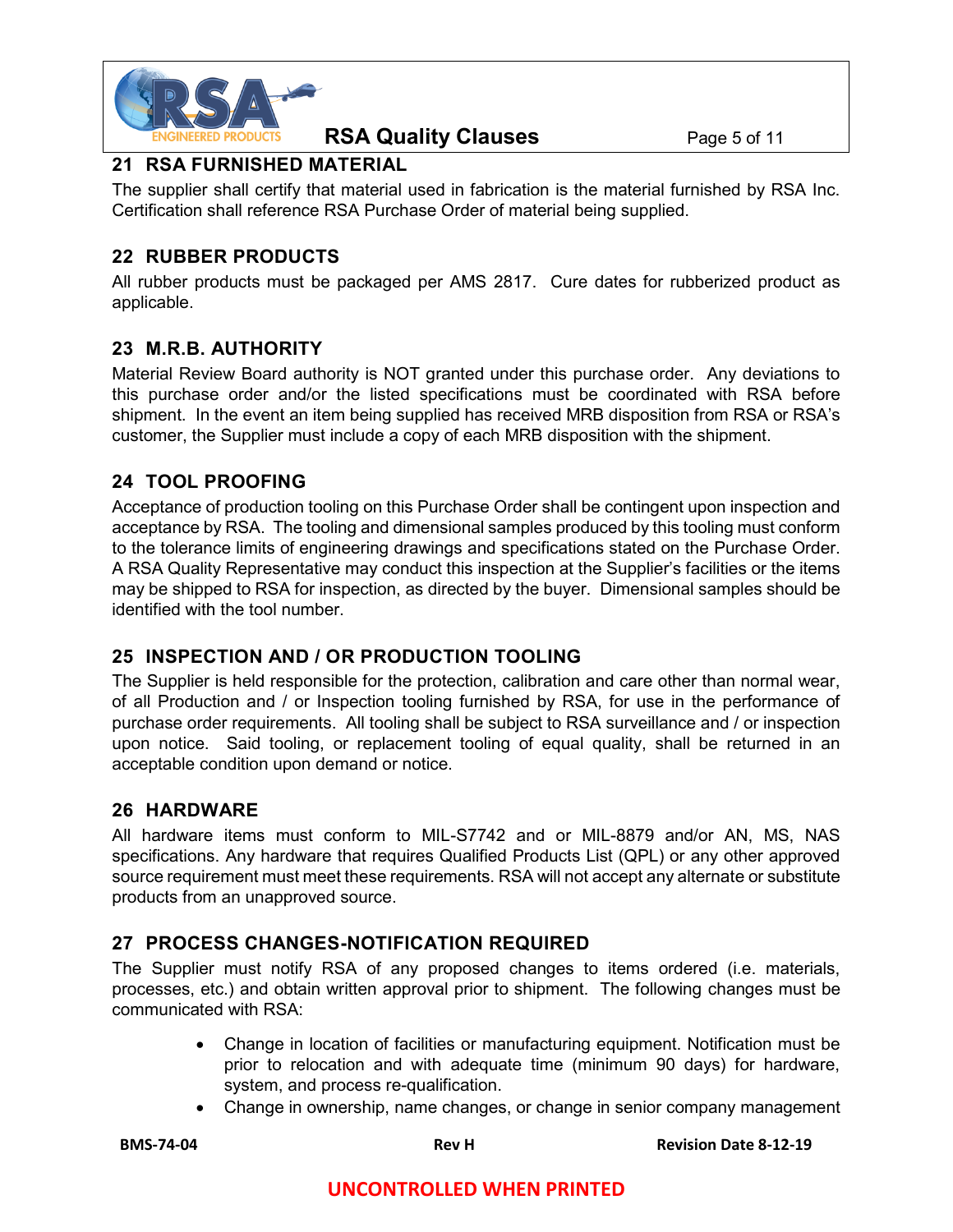

**RSA Quality Clauses** Page 6 of 11

- Change in quality leadership, system or controlled processes certification status, including suspensions or disapprovals
- Change in holder of design authority or change in location of the design office (change of CAGE code or NSCM)
- Change to processes, products or services
- Change to their external providers or their manufacturing locations

## **28 NONDESTRUCTIVE TEST REPORTS**

A legible and reproducible copy of actual Nondestructive Test results identifiable with acceptance requirements and material submitted must accompany each shipment. These reports must contain the signature and title of the authorized representative of the agency performing the inspection and must assure conformance to specified requirements.

## **29 SAMPLING INSPECTION**

Sampling inspection may be performed in conjunction with this purchase order. Prior to use, the sampling plan must be submitted and approved by the RSA Quality Control Department. NOTE: The use of a sampling plan in no way effects RSA's right to reject any unit(s) of product found defective.

## **30 RE-SUBMISSION OF PRODUCT**

Reworked product being re-submitted for acceptance shall reference previous PO, Material Review Rejection document (MRR) on new certificate of compliance.

## **31 APPROVED SOURCE**

The Supplier shall use only those sources of goods or services that have been approved by RSA.

## **32 APPROVED SOURCE – RSA CUSTOMER.**

The Supplier shall use only those sources of goods or services that have been approved by the RSA Customer. These sources are found on the Customer's Approved Supplier List available from the buyer.

#### **33 LOT CONTROL – MIXED LOTS**

The Supplier may furnish material from different heats, lots or batches, as applicable. Where shipments contain parts with different cure dates or are from different heats, lots or batches, sublot separation with a separate certification for each sub-lot is required.

#### **34 LOT CONTROL – SAME LOT**

All items on this purchase order are to be from the same manufacturing/processing lot and shall bare the same Lot code identity. The Supplier shall state that the items are from the same lot on the Certification of Conformance.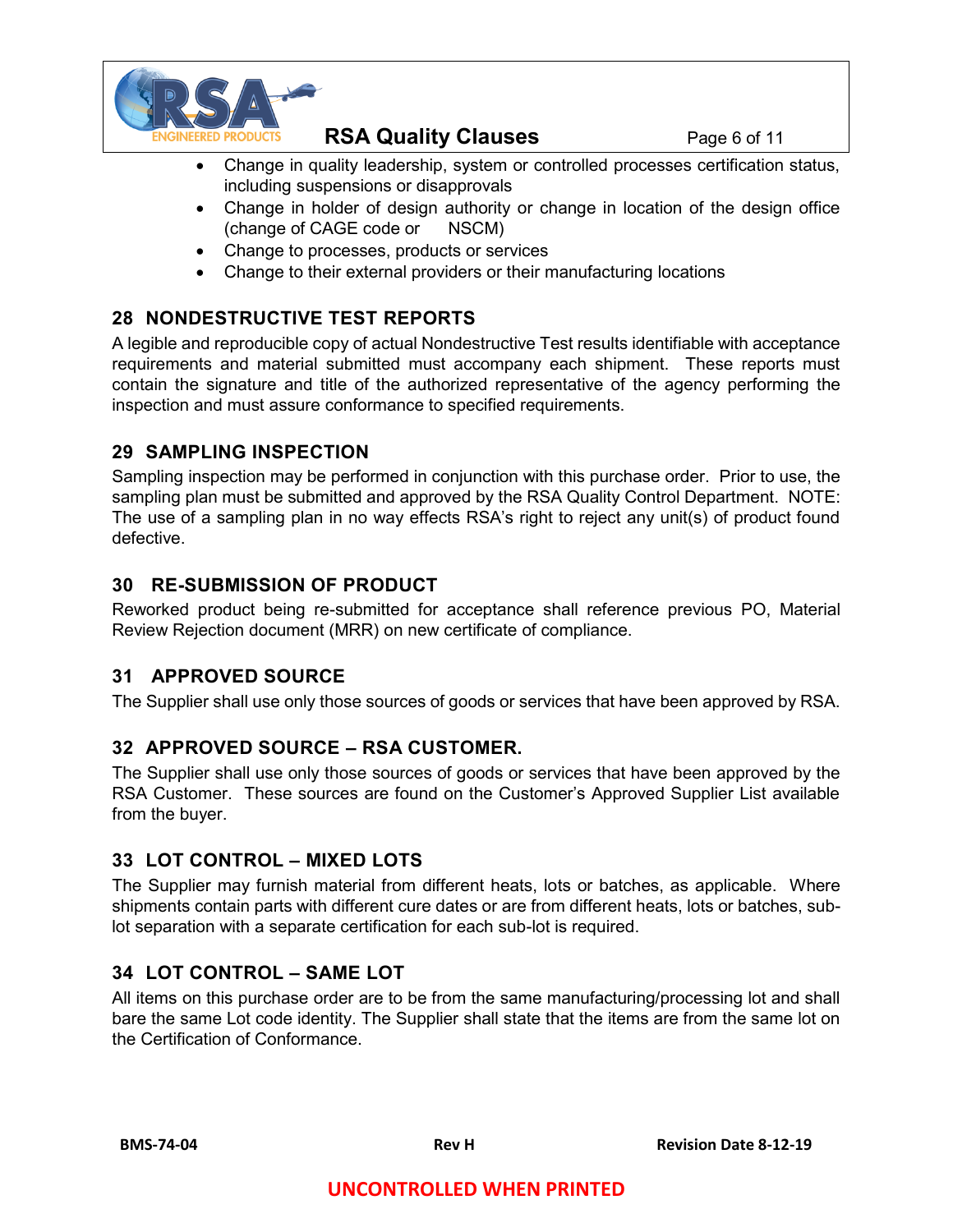

#### **RSA Quality Clauses** Page 7 of 11

## **35 CERTIFICATE OF COMPLIANCE**

The Supplier shall submit with each shipment, a Certificate of Compliance, stating products shipped against this P.O are in compliance with Purchase Order requirements. The certificate shall include as a minimum:

- 1. Name and Address of the Supplier.
- 2. RSA purchase order number & revision if applicable.
- 3. Date the Certificate of Conformance was issued.
- 4. Part number, description and revision letter.
- 5. RSA Customer part number and revision if referenced on the purchase order.

6. Specification, number and revision letter of each process including type, grade, class and acceptance criteria.

7. Quantity of parts (to include quantity accepted/rejected/lost).

8. Signature and title of authorized quality agent of seller.

9. Aircraft Type which component is used (If referenced on the Purchase Order)

10. The RSA Customer tag or other identifying nomenclature if listed on the Purchase Order.

11. Any information referencing any deviations, required by the engineering drawing/model and/or specification must be referenced on the certification. 12. Lot number, heat number, etc. as applicable

13. When parts are serialized, serial numbers must appear on the certification.

#### **36 METALS**

By accepting this order, you certify that the metals supplied under this purchase order were melted in the United States or a qualified country as defined in DFAR 252.225-7009.

If this is a Specialty Metal as defined in DFAR 252.225-7009, you must supply certifications that the metal has been domestically melted. Certifications from the melt source must be supplied with each shipment (see clause 37).

#### **37 RAW MATERIAL CERTIFICATION**

The supplier shall submit a Certificate of Conformance from the producing Mill, listing:

- 1. Part Number (if provided on our Purchase Order).
- 2. Material Specifications and revisions (AMS6532 & MIL-STD-2154, Type 1, Class AA).
- 3. Material trade name or common name within the Industry (i.e. "Aermet 100")
- 4. Heat Lot #
- 5. Laboratory test specifications and results.
- 6. Chemical and Physical properties.
- 7. Country where melted.

#### **38 GOODRICH COMPLIANCE**

The supplier shall comply with Goodrich Document 200 (approved processors) and Document 300 (Supplier Quality Requirements) latest revision.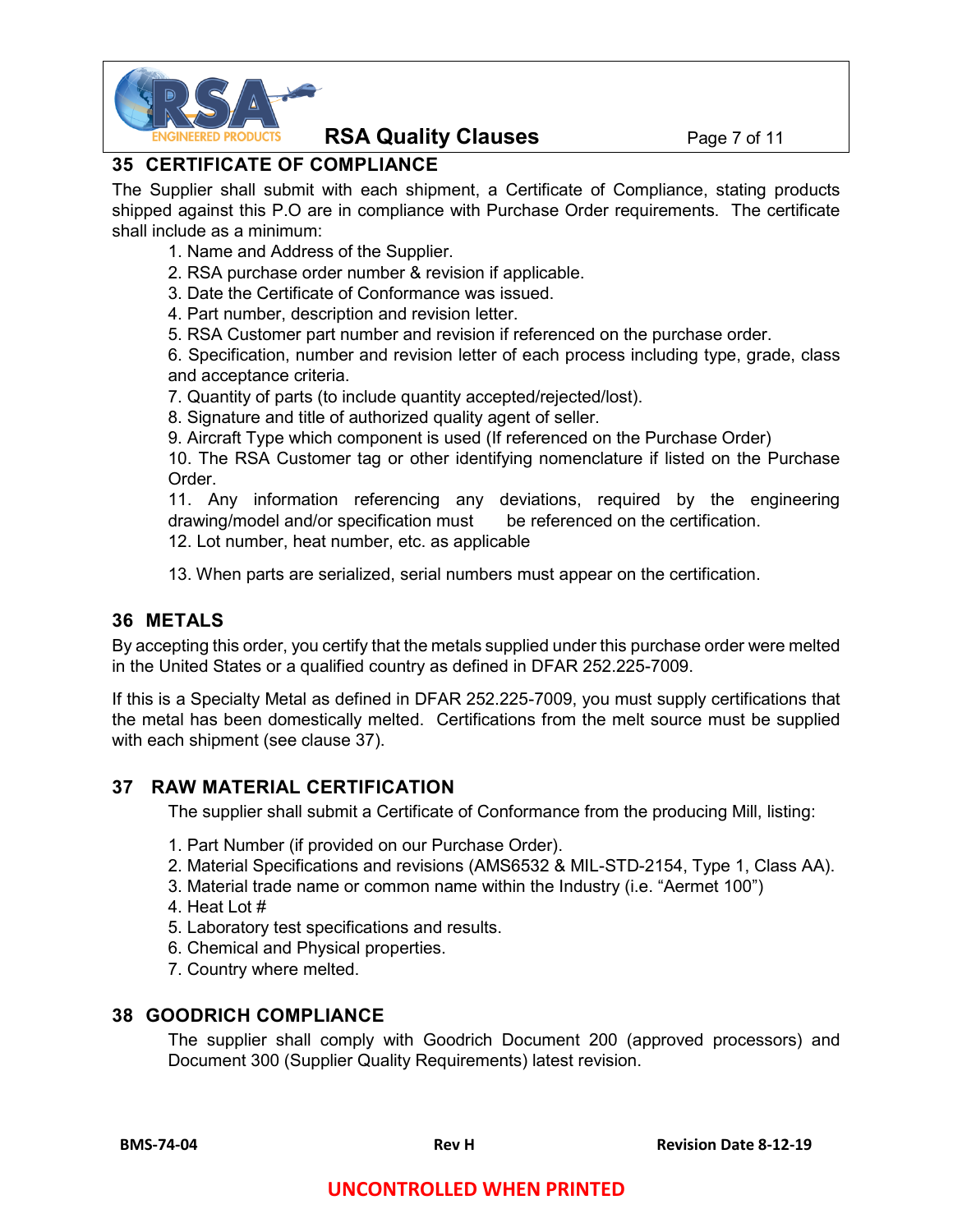

#### **RSA Quality Clauses** Page 8 of 11

#### **39 LOCKHEED MARTIN AERONAUTICS COMPLIANCE**

The supplier shall comply with:

- Lockheed Approved Processors requirements outlined in the QCS-001 that is located at: https://sqm.lmaeronautics.com (Key control/F for a Search function) and
- Lockheed Quality Requirements (reference to Appendix QJ) located at: http://www.lockheedmartin.com/aeronautics/materialmanagement - At the left side of this website select Quality Requirements and click on Quality Appendices to see and connect to the latest revision of Appendix QJ.
- Lockheed Approved Special Process Sources (reference to Appendix QX) located at: http://www.lockheedmartin.com/aeronautics/materialmanagement - At the left side of this website select Quality Requirements and click on Quality Appendices to see and connect to the latest revision of Appendix QX.

#### **APPENDIX QX - 1.3 COUNTERFEIT PARTS / MATERIAL PREVENTION (A-D):**

The Seller shall establish and maintain a Counterfeit Parts / Material Prevention and Control Plan using AS-5553 (Ref. elements of Section 4) and/or AS6174 (Ref. elements of Section 3) to ensure that Counterfeit Work is not delivered to Buyer. The purpose of Seller's Plan shall be to develop a robust process to prevent the delivery of counterfeit commodities and control commodities identified as counterfeit. [Notice: AS-5553 and AS6174 have a link on the Supplier Portal Document Library]

a) For purposes of this clause, Work consists of those commodities delivered under this contract that are the lowest level of separately identifiable items (e.g., articles, components, standard hardware, goods, raw materials and assemblies). "Counterfeit Work" means Work that is, or contains, items misrepresented as having been designed and/or produced under an approved system or other acceptable method. The term also includes approved Work that has reached a design life limit or has been damaged beyond possible repair, but is altered and misrepresented as acceptable.

b) The Seller shall only purchase products to be delivered or incorporated as Work to Buyer directly from the Original Component Manufacturer (OCM)/Original Equipment Manufacturer (OEM), OCM/OEM authorized distributor chain, Aftermarket Manufacturer, or Authorized Reseller.

These products shall have verification that Work is traceable to OCM/OEM; OCM/OEM authorized distributor chain, Aftermarket Manufacturer, or Authorized Reseller that identifies the name and location of all the supply chain intermediaries from the part manufacturer to the direct source of the product for RSA. Work can only be acquired from independent distributors or brokers in cases of diminishing material supply (DMS) or obsolescence and shall be subjected to a screening process appropriate to the commodity in accordance with the Counterfeit Parts / Material Prevention and Control Plan.

If traceability is not obtainable, written notice shall be provided to RSA's Supplier Quality Engineer and Buyer prior to delivery with records of evidentiary tests and inspections performed and conformance of the product to specified acceptance criteria that ensures verification activities taken to assure authenticity. Written notice is not required for raw

 **BMS-74-04 Rev H Revision Date 8-12-19**

#### **UNCONTROLLED WHEN PRINTED**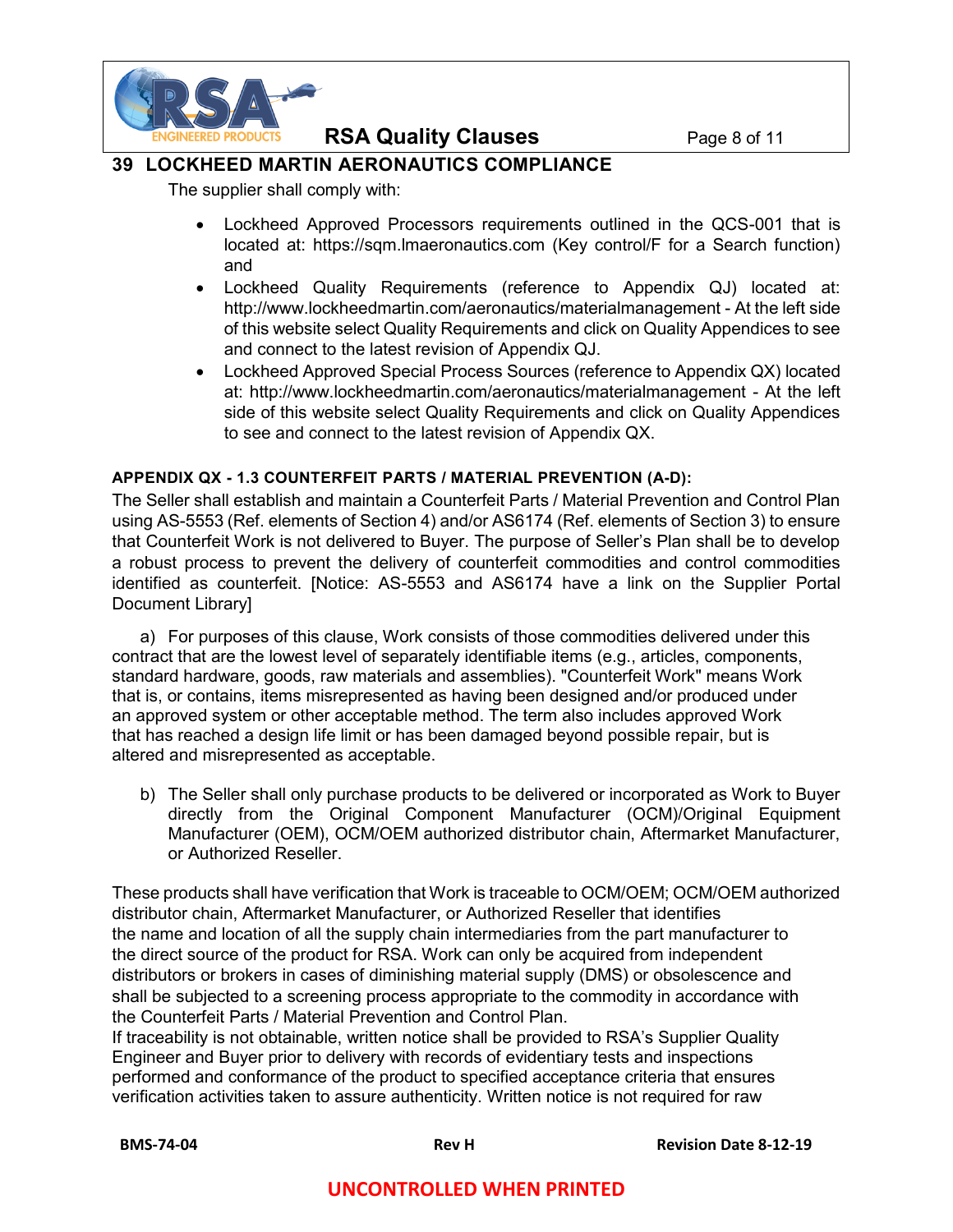

## **RSA Quality Clauses** Page 9 of 11

material and standard hardware purchased from independent distributors or brokers, but products must be able to provide commodity level traceability to the Original Manufacturer.

c) Seller shall notify RSA's Supplier Quality Engineer and Buyer in accordance with 2.2 with the pertinent facts if Seller becomes aware or suspects that it has furnished Counterfeit Work. shall provide to RSA's Supplier Quality Engineer and Buyer, upon request, the supply chain traceability to an Original Manufacturer or authorized distributor chain that identifies the name and location of all the supply chain intermediaries from the part manufacturer to the direct source of the product for the Seller.

d) Seller shall include this clause or equivalent provisions in lower tier subcontracts for the delivery of items that will be included in or furnished as Work to Buyer. Sellers eligible for utilization of the Government-Industry Data Exchange Program ("GIDEP") shall utilize the GIDEP process to alert the industry of encountered counterfeit parts.

4. LMAERO quality requirement communications (i.e.: supplier alerts, supplier disclosure letters and corrective actions) that have been flowed down by RSA and supply feedback of any issues or escapes.

## **40 FOREIGN OBJECT CONTROL REQUIREMENTS**

All materials, parts and assemblies will be protected from the intrusion of foreign debris defined as: a substance, debris or article alien to the system or product which would potentially cause damage. Foreign object damage is any damage attributed to a foreign object that can be expressed in physical or economic terms that may or may not degrade the product's required safety and/or performance characteristics.

## **41 TRACEABILITY IDENTIFICATION**

The supplier shall identify "All" materials with the appropriate lot traceability numbers. This will be accomplished using a painted stencil, rubber stamp or Sharpe pen as applicable or defined by the supplier. Each Piece of material is required to have individual Lot marking.

## **42 GOVERNMENT-INDUSTRY DATA EXCHANGE PROGRAM (GIDEP) NOTIFICATION**

Applicable to military contracts only.

As a member of GIDEP, RSA may post a report on the GIDEP website (https://gidepdata.gidep.org/link/database) for the purpose of identification and notification of actual or potential problems on nonconforming parts, components, materials, manufacturing processes, test equipment, chemicals or computer software.

## **43 INTERNATIONAL TRAFFIC IN ARMS REGULATIONS (ITAR)**

Applicable to military and dual application contracts only.

The technical data herein provided is subject to export control under the International Traffic in Arms Regulations (ITAR) or the Export Administration Regulations (EAR). Such data should not be disclosed, exported or transferred in any manner to any foreign person or any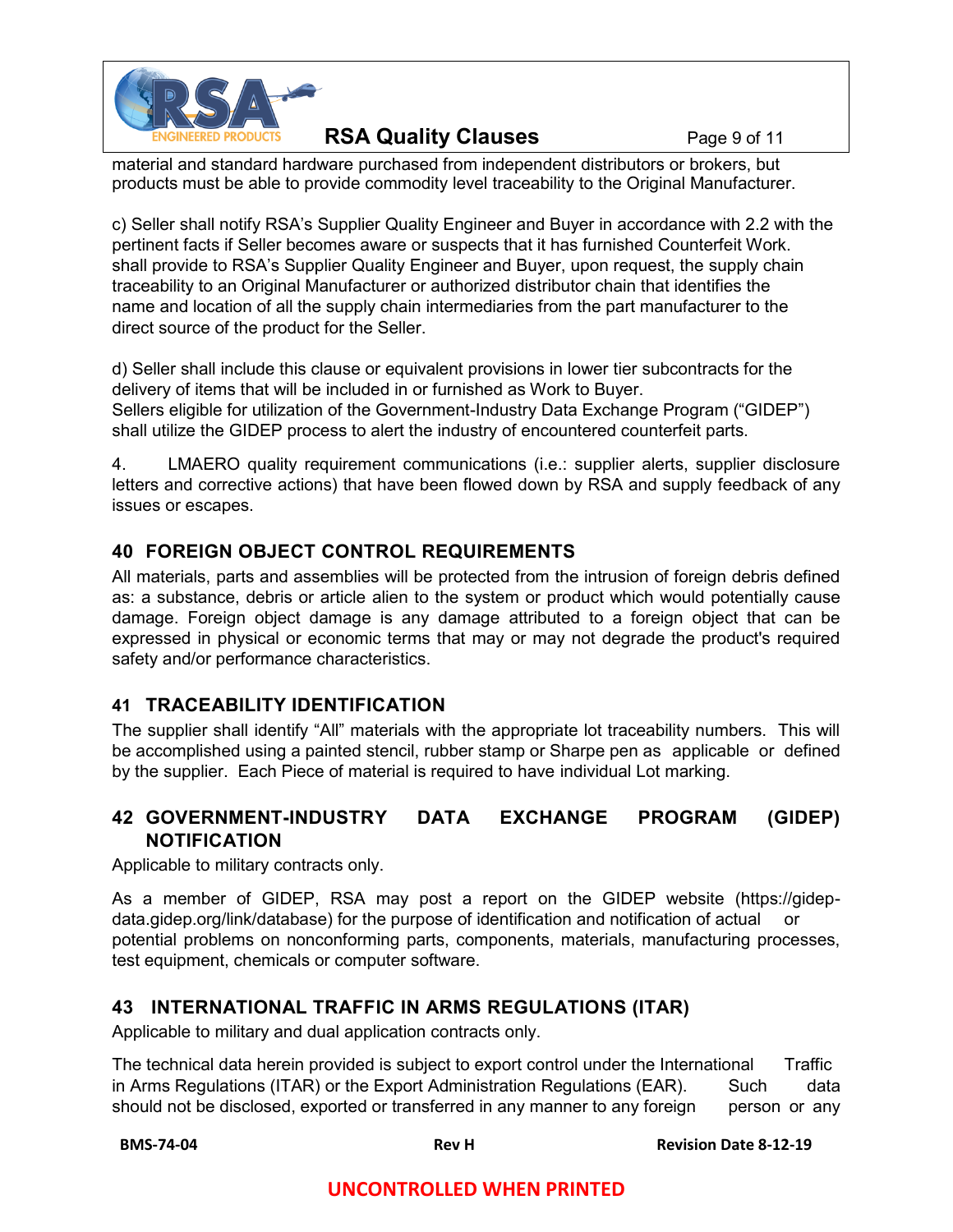

## **RSA Quality Clauses** Page 10 of 11

foreign country without prior written approval of the Office of Defense Trade Controls, U.S. Department of State or the Bureau of Industry and Security, U.S. Department of Commerce.

#### **44 FAR 52.245-1 (FEDERAL ACQUISITION REGULATION) GOVERNMENT PROPERTY CLAUSE**

Link to this Government Clause: 52.245-1 Government Property. The Sub-tier is directly responsible and accountable for all Government-furnished property per the requirements of FAR 52.245-1 [https://www.acquisition.gov/far/html/52\\_245.html](https://www.acquisition.gov/far/html/52_245.html)

#### **45 SUPPLIER DELEGATION AUTHORITY**

Clause Removed

#### **46 COUNTERFEIT MATERIAL**

#### **ASSURING ACQUISITION OF AUTHENTIC & CONFORMING MATERIEL**

Supplier shall have a counterfeit parts avoidance, detection, mitigation, and disposition program meeting the requirements of Aerospace Standard AS5553 for electronic parts and assemblies and AS6174 for all other non-electronic products. DFAR 252.246-7007 - (Contractor Counterfeit Electronic Part Detection and Avoidance)– DFAR 252.246-7008 - (Sources of Electronic Parts) Seller shall only deliver authentic components, devices, pieces, material, modules, assemblies, subassemblies, goods, etc. that are manufactured by or obtained from original equipment manufacturers (OEMs), original component manufacturers (OCMs), or authorized distributors. Supplier most provide RSA documentation that authenticates and provides traceability of the Parts to the applicable OEM or OCM.

#### **47 ROLLS ROYCE REQUIREMENTS**

All suppliers are required to meet SABRe A1.1. sub tier along with being assessed on a rountine basis and monitored for performance requirements.

#### **48 DIGITAL PRODUCT DEFINITION REQUIREMENTS (DPD)**

The supplier must meet the minimum requirements of WI-85-01-2 Digital Product Definition procedure and may be required to meet Boeing D6-51991. This includes performing selfassessments and audits to verify compliance at pre-arranged intervals. Changes to any DPD related processes must be communicated with RSA within 30 days. <http://www.boeingsuppliers.com/supplier/D6-51991.pdf>

#### **49 CESSNA REQUIREMENTS**

Cessna Quality Requirements for Suppliers "CQRS" flows down the quality system requirements, Code of Federal Regulation and Federal Aviation Regulation (FAR) 21.137 and defines Cessna's additional quality requirements. It also advises suppliers that their quality system, facilities, and those of any sub-tier supplier are subject to site evaluations by RSA, Cessna, Cessna customers and regulatory agencies. [https://supplier.cessna.com/cgi-bin/technical/cessna\\_std.pl](https://supplier.cessna.com/cgi-bin/technical/cessna_std.pl)

#### **50 SPECIAL PROCESSORS NADCAP APPROVALS**

The supplier shall utilize Nadcap-approved special processors to perform special processes as defined by Nadcap (primarily codes CP for chemical processes and HT for heat treating). Nadcapapproved special are listed at :<https://www.eauditnet.com/eauditnet/ean/user/login.htm>

 **BMS-74-04 Rev H Revision Date 8-12-19**

#### **UNCONTROLLED WHEN PRINTED**